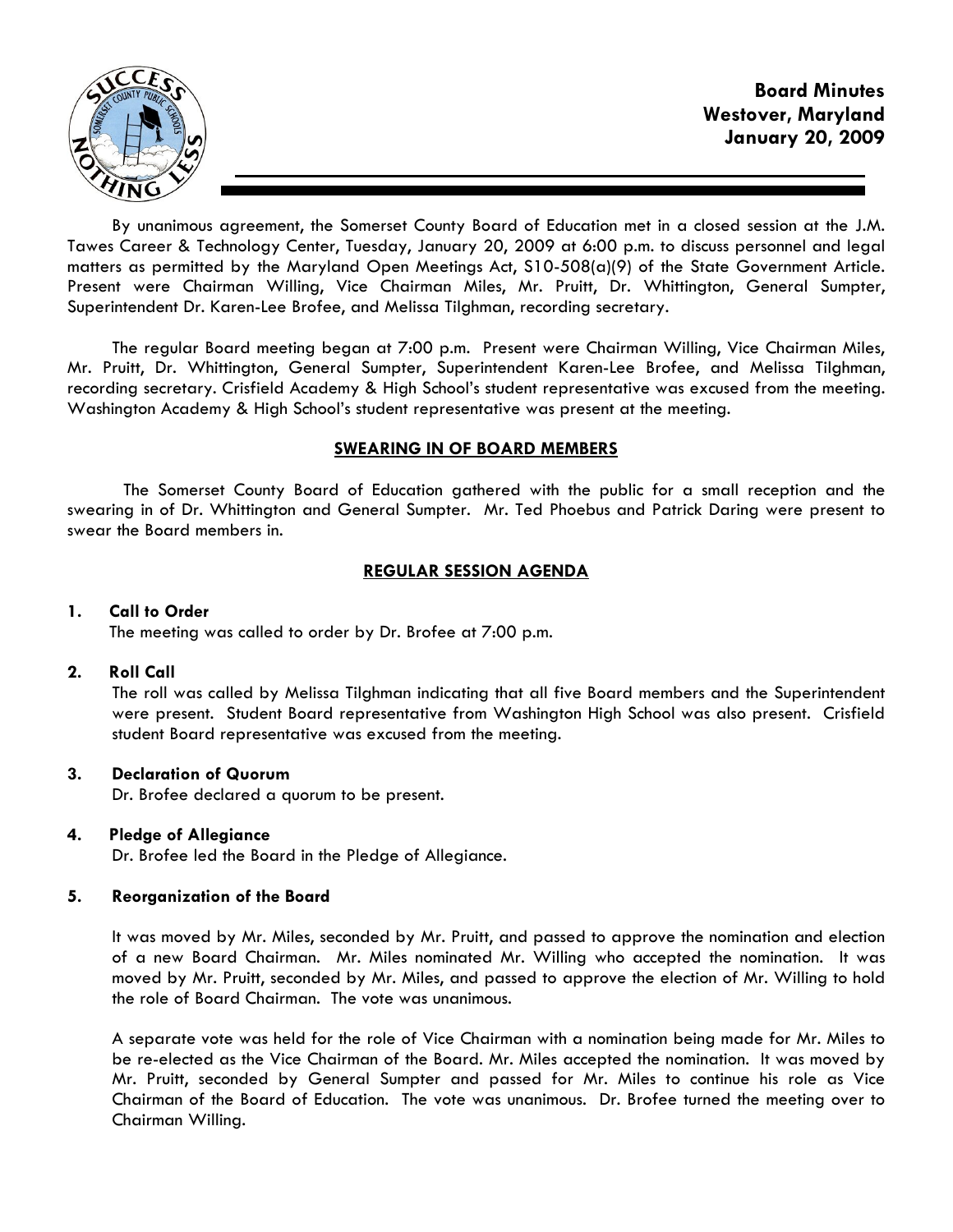# 6. Approval of Minutes

 A motion was called for by Chairman Willing, moved by Mr. Pruitt, seconded Vice Chairman Miles and passed to approve the December 16, 2008 Board meeting minutes. The motion was carried unanimously.

# 7. Adoption of Agenda

 A motion was called for by Chairman Willing, moved by Vice Chairman Miles, seconded by Mr. Pruitt and passed to approve the agenda as presented. The vote was unanimous.

# 8. Public Participation

There was no public participation.

# 9. Student Board Members' Report

Student Board members provided their reports and were thanked by the Board members.

# 10. AP Statistics Class

 Mr. Ballard's AP Statistics class did a presentation to the Board members on the various learning aspects of the class and was thanked by the Board members.

# 11. 2009 System Update

 Mr. Bloodsworth, Mr. Daugherty, Mr. Lawson, Mrs. Miller, & Mrs. Smoker presented the 2009 System Update informing the Board members on the status of SCPS funding. Chairman Willing thanked them for the information.

# 12. Old Business

# A. Policies

# Approval of the 300 Series Policies, Financial Management

A motion was called for by Chairman Willing, moved by Vice Chairman Miles, seconded by Mr. Pruitt and passed to approve the 300 series policies. Dr. Whittington did not vote.

# Approval of Policy 500-14, Acceptable Use Policy

A motion was called for by Chairman Willing, moved by Vice Chairman Miles, seconded by Mr. Pruitt, and passed to approve policy 500-14. Dr. Whittington and General Sumpter did not vote.

#### 500 series policies, Policies of Instruction

Mr. Bloodsworth presented the revised 500 series policies for the Board's review and study.

# 13. A. Monthly Finance Report

#### Monthly Finance Report

It was moved by Mr. Pruitt, seconded by Dr. Whittington, and passed to approve Mrs. Miller's monthly finance report. The vote was unanimous.

It was move by Dr. Whittington, seconded by Mr. Pruitt and passed to approve Mrs. Miller's monthly food service report. The vote was unanimous.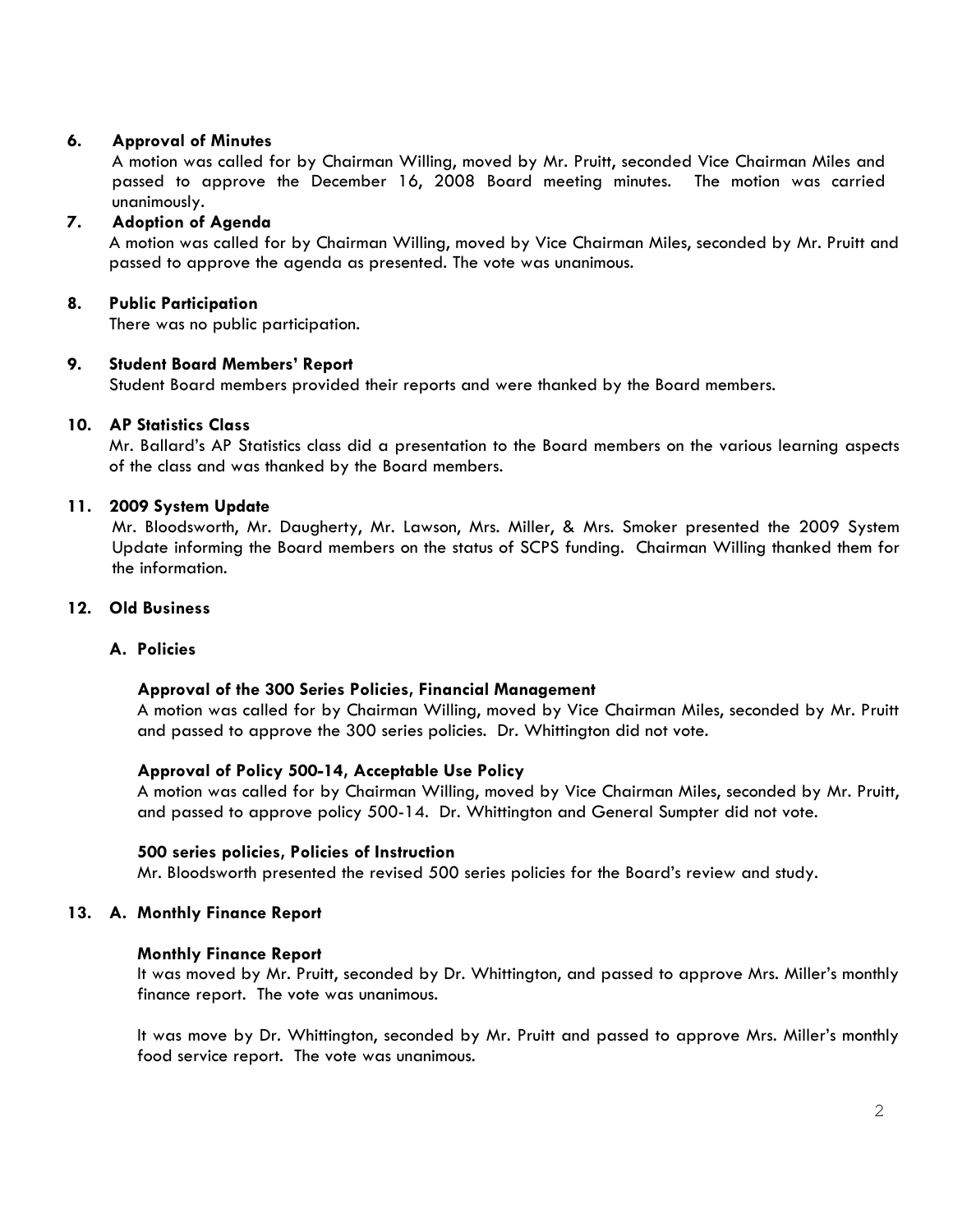# 2010 Budget Considerations

A motion was called for by Chairman Willing, moved by Mr. Pruitt and seconded by Dr. Whittington to approve the February 12, 2009 Budget Input meeting at 7:00 p.m. in the Tawes Technology & Career Center's Board Meeting room. The vote was unanimous.

# B. Policies

# #600 Series, Student Services

Ms. Carter presented the list of 600 series policies to the Board members. Due to the number of policies in the series, the policies will be presented in order of importance.

# C. Instructional Report

# 2009-2010 Calendar Choices

 Mr. Bloodsworth presented the 2009-2010 calendar choices to the Board. It was the consensus of the Board to get complete input from the schools regarding their choices. The information will be presented at the February Board meeting.

# D. New Bus Contractor Approval

Upon recommendation of the Superintendent, it was moved by Vice Chairman Miles, seconded by Dr. Whittington, and passed to approve Mr. Daugherty's request to allow William Handy to replace Alexander Whittington on route #45. The vote was unanimous.

# E. Human Resources Progress Report

Upon recommendation of the Superintendent, it was moved by Mr. Pruitt, seconded Vice Chairman Miles passed to approve the following personnel actions: New Hires: Ruth Ann Laird Smith; Retirees: Dorothy Thomas, and Marylin Zweig

# Out of State Travel

Mr. Lawson presented the Out of State Travel to the Board members.

# Job Description Revisions

Mr. Lawson submitted a revised copy of the custodial job descriptions for the Board's review and study for a vote at the next Board meeting.

# 14. Superintendent & Board Member comments

Chairman Willing welcomed the new Board members. Dr. Brofee also welcomed the new Board members and congratulated Mr. Willing for accepting the Chairman role. Dr. Brofee also announced that May 27 – May 28, 2009 an academic achievement ceremony will be held at Washington High School. Dr. Brofee announced that she will be traveling to Annapolis with seven other Eastern Shore Superintendents to rally against unfunded mandates.

Dr. Whittington thanked everyone for welcoming him on the Board and informed the audience that his focus was on children's education and ensuring that equality is given to all employees.

15. February 2009 – It was moved by Mr. Pruitt, seconded by Dr. Whittington and passed to approve